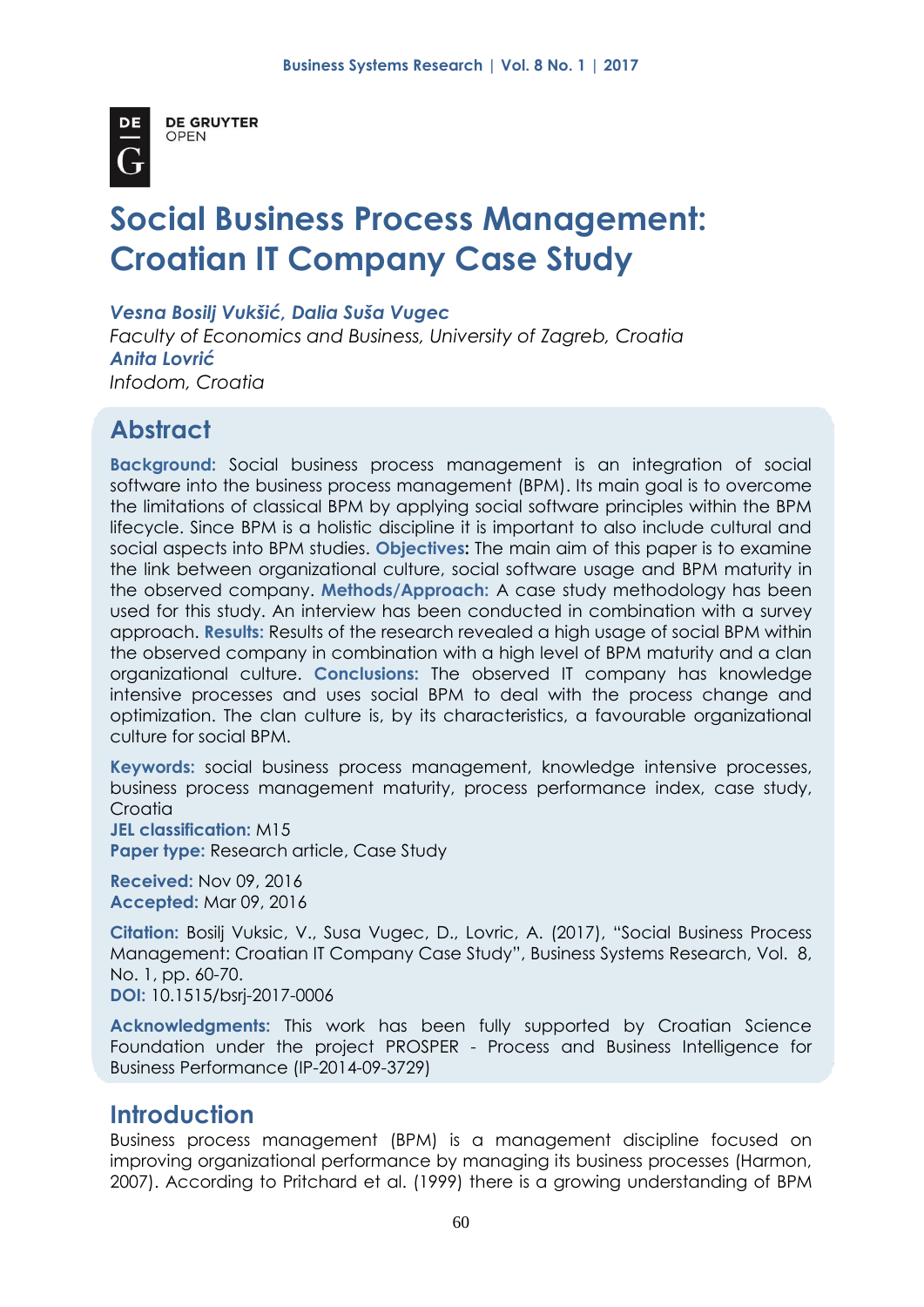usage with the purpose of achieving competitive advantage by improving performance through adopting a process view of business. However, recent work has revealed an increasing awareness of the limitations of traditional approaches to BPM (Bruno et al., 2011). A new term - "social BPM (SBPM)" has been introduced. It describes the synthesis of social media applications like wikis, blogs, forums or social networks with classical BPM. The aim of SBPM is to enhance BPM lifecycle by using controlled participation of external stakeholders from the initial stages of process discovery all the way to final phases of BPM life cycle, such as the phases of process execution and evaluation (Dengler et al., 2010; Erol et al., 2010). Besides, a number of researchers indicate the need for further investigation of the role of organizational culture in BPM and its maturity (Rosemann et al., 2015; Buh et al., 2015). However, further empirical confirmation of those theses should be made. Therefore the research objective of this study is to examine the role of organizational culture and social software usage on BPM maturity in one Croatian IT company.

This work has been fully supported by Croatian Science Foundation under the project PROSPER - Process and Business Intelligence for Business Performance (IP-2014-09-3729). Among others, two objectives of the PROSPER project are (1) to investigate the adoption of social BPM in organizations and (2) to explore different combinations of organizational culture types and different business process maturity levels. With the purpose to achieve stated objectives, the PROSPER research group conducted a series of interviews. One of them is being presented in this paper in form of a case study.

This paper begins by providing the theoretical background through the definition of BPM holistic approach. In this section a BPM maturity model (Process Performance Index – PPI) is described (Röglinger, Pöppelbuß, Becker, 2012). Besides, this part of the paper brings a brief literature review on the organizational culture in BPM and presents the Organizational Culture Assessment Instrument. Moreover, this section also gives an overview of social BPM background. The third section describes employed methodology in form of a case study of one Croatian IT company. Further, the analysis of the research results is presented combined with a discussion. Final section brings a short conclusion with the research limitations and plans for future research.

## **Background**

#### *BPM as a holistic concept*

There is an increasing number of authors accepting and emphasising the holistic approach to BPM. According to Rosemann et al. (2005) definitions of BPM range from the focus on IT and process improvement activities to the focus on developing both a culture and strategies receptive to BPM. The holistic nature of BPM requires alignment to corporate goals and strategy, focus on customers, top management commitment, process measurement, improvement and benchmarking. This approach is reflected within the design of BPM maturity models.

Maturity models refer to certain sequences of stages or levels leading from some initial phase to maturity along desired, logical or anticipated path (Röglinger et al., 2012). During the decades numerous authors developed, described and compared different BPM maturity models (Harmon, 2009; Rosemann et al., 2015). In this research Process Performance Index (PPI) has been used. It is a descriptive model which defines statements for ten BPM critical success factors and describes three levels of BPM maturity. Respondents state their level of agreement on a 5-point scale for ten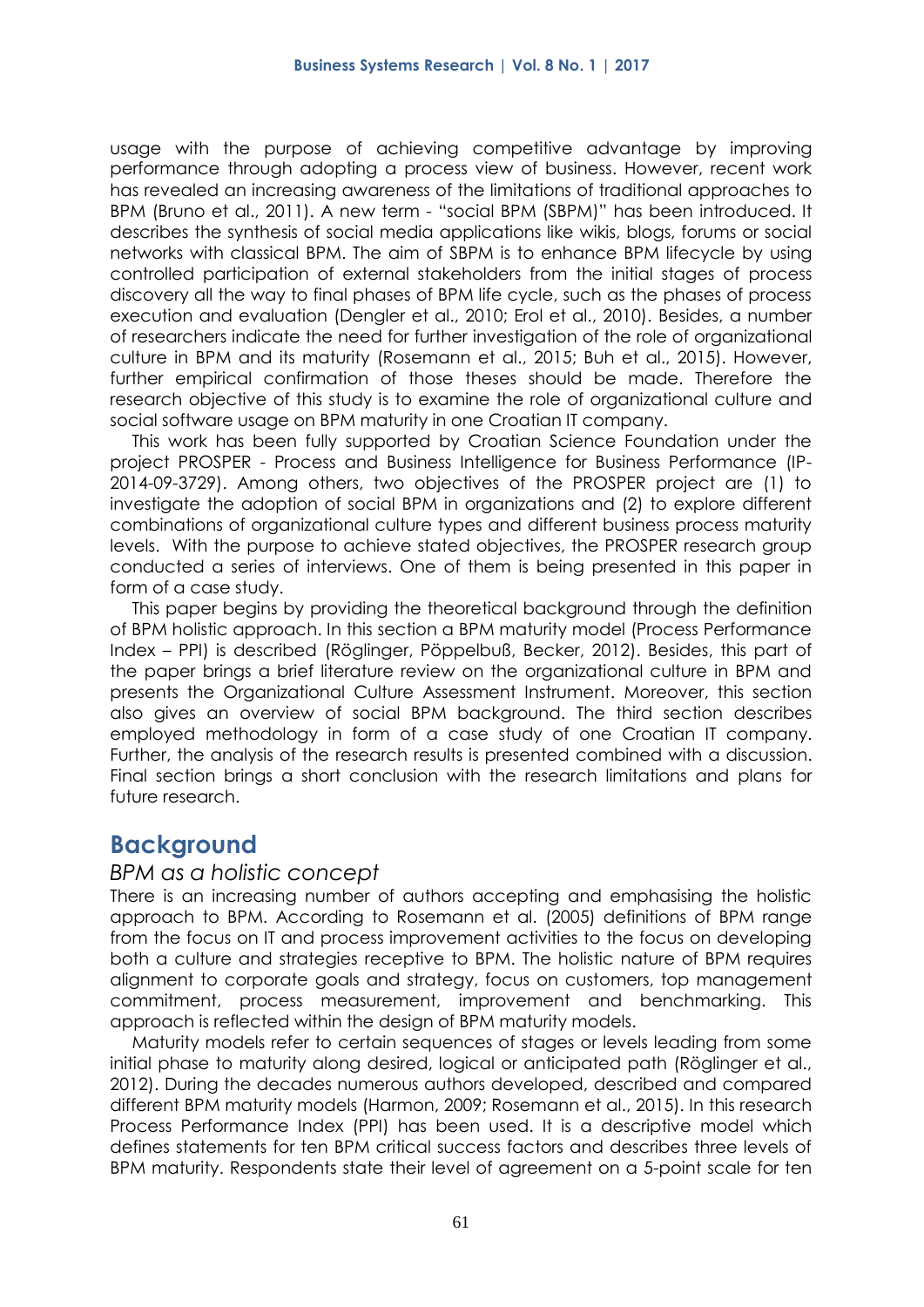success factors, being: (1) alignment with strategy, (2) holistic approach, (3) process awareness by management and employees, (4) portfolio of process management initiatives, (5) process improvement methodology, (6) process metrics, (7) customer focus, (8) process management, (9) information systems and (10) change management. The cumulative score for an organization represents its PPI which describes one of the levels of BPM maturity, respectively: (1) process management initiation (PPI from 10 to 25 points); (2) process management evolution (PPI from 26 to 40); and (3) process management mastery (PPI from 41 to 50).

#### *Organizational culture and BPM*

By definition, organizational culture is a complex system of values, customs, ethics, beliefs, and rituals, written and unwritten rules which employees follow and which define the way of doing business within the company (Barney, 1986; Economic lexicon, 2011). Organizational culture can be understood as a way of life within the organization, an organizational lifestyle, which displays the personality of the organization and determines employees' actions and behaviour. According to Schein (1985), organizational culture includes shared invented, discovered or developed assumptions which are considered valid and taught to the new employees.

Although there have been a great deal of researches studying organizational culture as a factor in achieving business success, there are relatively few studies investigating the link between organizational culture and BPM or indicating the influence of organizational culture to BPM (e.g. Alibabaei et al., 2010; Rosemann et al., 2015; Buh et al., 2015). In the sense of holistic BPM approach, organizational culture is a critical BPM success factor (Rosemann et al., 2005). In accordance to that, Sidorova et al. (2010), view it as a central issue in the implementation of BPM. Hribar et al. (2014) reported clan culture to be the most favourable when it comes to BPM adoption. Zairi (1997) introduced specific BPM culture, but never elaborated that idea. However, Schmiedel et al. (2013) conducted a global Delphi study and defined four key values for BPM culture, being: (1) customer orientation, (2) excellence, (3) reliability and (4) teamwork.

When talking about organizational culture within the organization, it is important to understand that there is no consensus on exact types of organizational culture. Literature review revealed that, so far, numerous authors developed different tools for assessing organizational culture and thus have different classification of organizational culture types (e.g. Glaser et al., 1987; Zammuto et al., 1991; Mackenzie, 1995). For the purpose of this research, Organizational Culture Assessment Instrument (OCAI), developed by Cameron et al. (2006), has been used for assessing the current organizational culture of our respondents' organizations. Originally, OCAI assesses both the current and preferred organizational culture of the organizations. Respondents divide 100 points between 4 statements in each of the six groups of statements. In each group each statement represents one of the four types of organizational culture, being: (1) clan, (2) adhocracy, (3) market and (4) hierarchy. The type of the organizational culture with the highest average of divided points is the dominant organizational culture of the observed organization.

#### *Social BPM*

Today, a feedback from business practice reports on the shortcomings of classical BPM approaches. Several issues have been identified. "The model-reality divide" describes the divide between designed process models and those executed in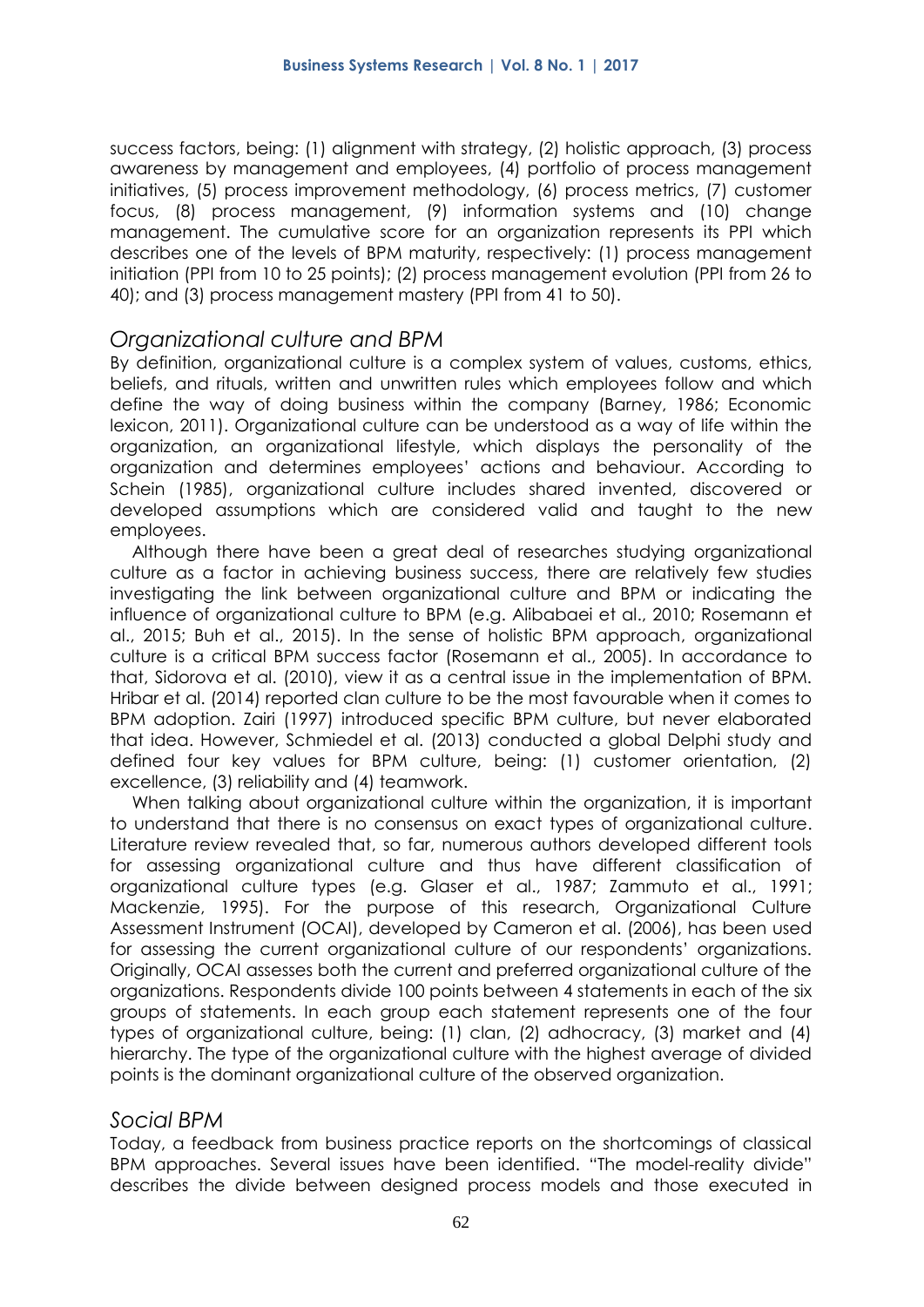reality (Schmidt et al., 2009). According to Bidder et al. (2010) this issue specially concerns loosely structured and evolutionary processes, also known as knowledgeintensive processes. These processes typically appear in many scenarios, their sequences and participants are not known in advance and they involve distributed and evolving knowledge (Markus et al., 2002). Substantial contribution to these processes comes from human knowledge, while knowledge related to the processes is perishable and quickly outdated (Gronau et al., 2012). Moreover, knowledge intensive processes are ad-hoc processes that emerge spontaneously, cannot be planned in advance and have a high interactivity (Bögel et al, 2013). As a consequence, in designing and execution, knowledge intensive processes require significant flexibility.

The next issue is related to the incapability of BPM to rapidly react to both internal and external events (Cummins, 2008). The standard BPM lifecycle consists of a number of phases that follow ordered steps and procedures while the flow of information and the role of the participants are strictly defined (Nurcan et al., 2008). In this manner, the capability to deal with external events is limited to those which are already built in the structure of BPM lifecycle (Bruno et al., 2011). Besides, the predefined BPM roles and actors could impede the flow of information and knowledge sharing among stakeholders. "Loss of innovation" and "information pass-on threshold" are the issues described by Schmidt et al. (2009). Even if the processes are implemented successfully, due the "information pass-on threshold" the ideas for innovation are not passed on to the responsible because this takes too much effort for the user.

Nowadays, in order to overcome these situations, the researchers propose the integration of social software in the BPM lifecycle (Brambilla et al., 2012; Rangiha et al., 2013; Khider et al., 2015). The purpose is to overcome the limitations with the classical BPM by deploying social software and the collaborative Web (Web 3.0) as a platform for collaboration between individuals and groups in BPM projects (Rangiha et al., 2013; 2014). According to Meske et al. (2013) social media enable participation of all members of an organization and improve a company's knowledge management. Implementing social BPM enables organizations to establish an "architecture of participation" by which all stakeholders are encouraged and can participate in certain process management task (Pflanzl et al., 2014).

## **Methodology**

For the purpose of this paper, a case study methodology has been used. As a valid method, case studies have been used before in BPM maturity researches (e.g. Rosemann et al., 2005; Rohloff, 2009). This case study is based on the interview, which has been conducted in February 2016 as part of exploratory analysis for the evaluation of the draft version of questionnaire within the PROSPER project. As an appropriate case, we sought a company in the IT sector that has knowledge intensive business processes and had engaged in a BPM project in the past five years. A special focus is put on the organizational culture as a driver of BPM implementation success. The interviewees were executives familiar with the BPM implementation progress. According to Gable (1994), case studies should not be exclusively qualitative but rather include an embedded quantitative survey. Following this recommendation, we conducted an interview which lasted about 3 hours and consisted of two parts: (1) a semi-structured interview based on the draft questionnaire and (2) in-depth interview.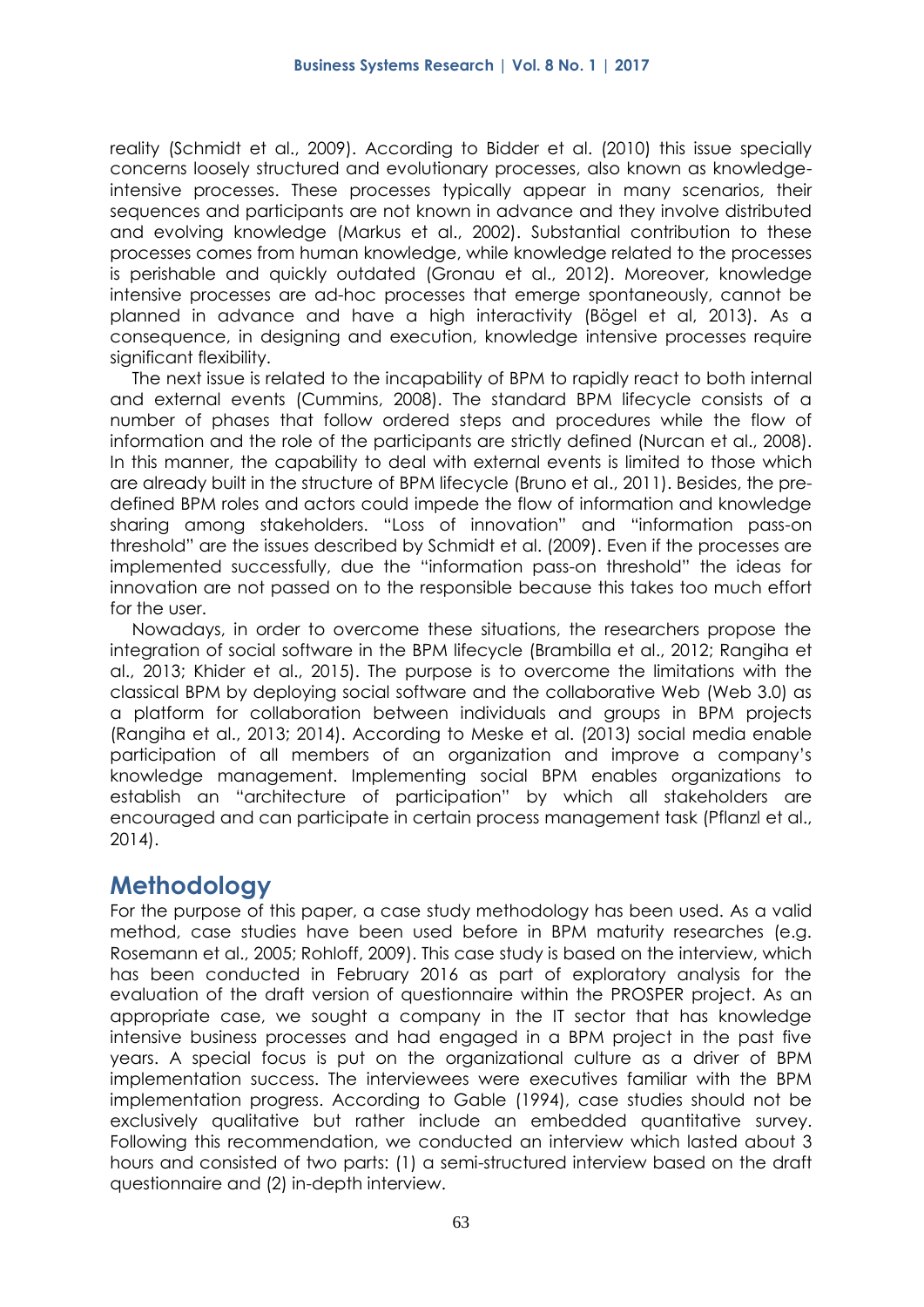First, the interviewees evaluated the statements of PPI framework in order to assess the BPM maturity of their organizations. They rated their organization's performance success factors using a 5-point scale, with a 1 representing "strongly disagree" and a 5 representing "strongly agree". Next, the slightly modified OCAI has been used to assess only the current organizational culture of the observed company where the interviewees stated to what extend the statements representing certain organizational culture are similar to the situation in their company. Finally, the interviewers conducted an in-depth interview asking questions related to the social BPM usage within the company.

#### **Results and discussion**

The total cumulative PPI score has been calculated in order to measure BPM maturity within our observed IT consultant company. The average PPI is 46 – almost the highest on the PPI scale that runs from 10 to 50. The result shows that this company is at the upmost maturity level or "process management mastery" stage of BPM maturity. Further, the interviewees commented each of ten PPI framework factors. The PPI score on "alignment with strategy" success factor is 5: this company is aware that processes should be tightly linked to a strategy; its business processes are executed, managed and measured according to the strategic priorities and situations. The score on "holistic approach" is 5. This shows that the approach to improvement efforts is done "through" a process perspective. BPM practice is institutionalized company-wide and a continuous improvement approach is evident. A "process awareness by management and employees" exists (the PPI score on this success factor is 4), the importance of managing processes when seeking performance goals is recognized by all employees in a company – from top management to individual contributors, but the place for improvements still exists. The score on "portfolio of process management initiatives" is 5: key business processes are well-documented, business process repository has been developed, several business process improvement initiatives were finished and a new one is started. A standard approach to process design and analysis is utilized (the PPI score on "process improvement methodology" is 5), BPMN diagrams and Oracle Process Modeler software are used to model business processes. Process performance indicators and metrics are defined, but process measurement system is still not fully implemented. Consequently, the score on "process metrics" is 4. Strong efforts are made to focus process analysis and design efforts on delivering value to customer (the PPI score on "customer focus" success factor is 5). The process owners are assigned to several core business processes, their responsibilities and authorities are not well-defined, but they still do not monitor process metrics for continuous improvement efforts on a regular basis, thus the score on "process management" factor is 3. The observed company has the highest PPI score - 5 on the "information systems" factor. A potential of information system to provide support to business processes is fully recognized. People and cultural issues are effectively addressed when process changes are introduced; a collaborative IT platform is implemented, thus employees are enabled to suggest and create process content and context, or to share ideas and knowledge on business processes (the score on "change management" factor is 5). Process performance index results for each of the PPI success factors are presented by figure 1.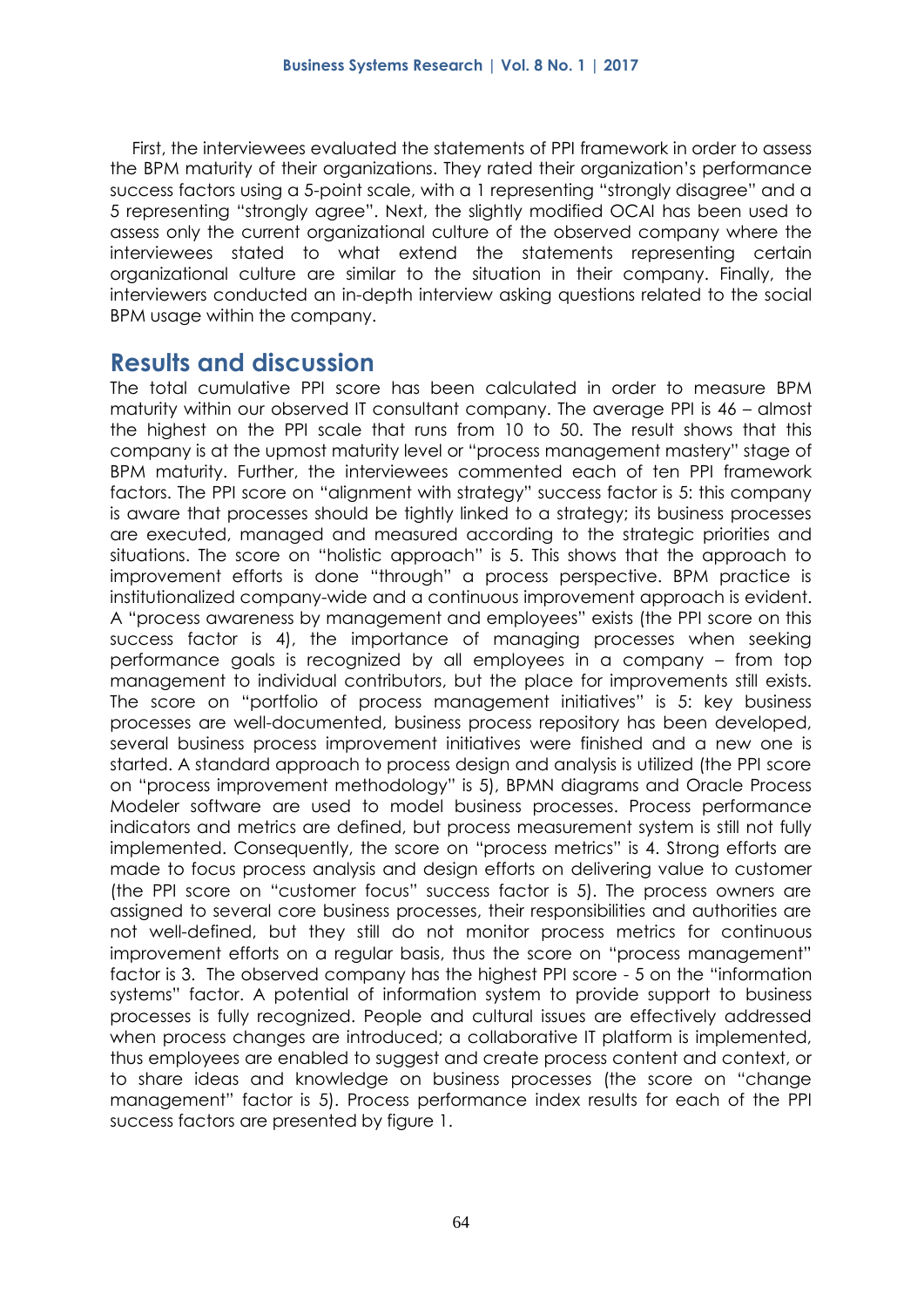

*Figure 1* Process Performance Index Results

Source: Authors' survey

For the purpose of this study, we have assessed only the current organizational culture of the observed company. Our organization's OCAI results showed clan culture to be dominant (with the score of 38 from 100) within the organization, while adhocracy is at the second place with the average score of 30 from 100 points. The least dominant organizational culture type in this organization is market culture with the average score of 13 from 100 points.

During the interview, our interviewees emphasized teamwork, consensus and collaboration as main characteristics of the management style in the organization. Furthermore, the interviewees stressed out that employees consider their leaders as mentors who facilitate and nurture their work but also coordinate and organize them, which enables smooth-running efficiency within the organization. Moreover, interviewees commented that their management is not highly results oriented nor have extraordinary expectations and requirements for the employees so they do not compete with each other but feel strong commitment for the organizations. In the organization, there is a very high mutual trust and loyalty among the employees, as well as commitment to innovation and development. In terms of strategy, observed company emphasizes human development, participation, openness and high trust, while the organizational focus is neither on competitive activities and achievements nor on winning the greater market share. The results of this interview are in line with the theoretical background regarding organizational culture assessment instrument. The overall OCAI score results for the current organizational culture of the observed company are presented by the figure 2.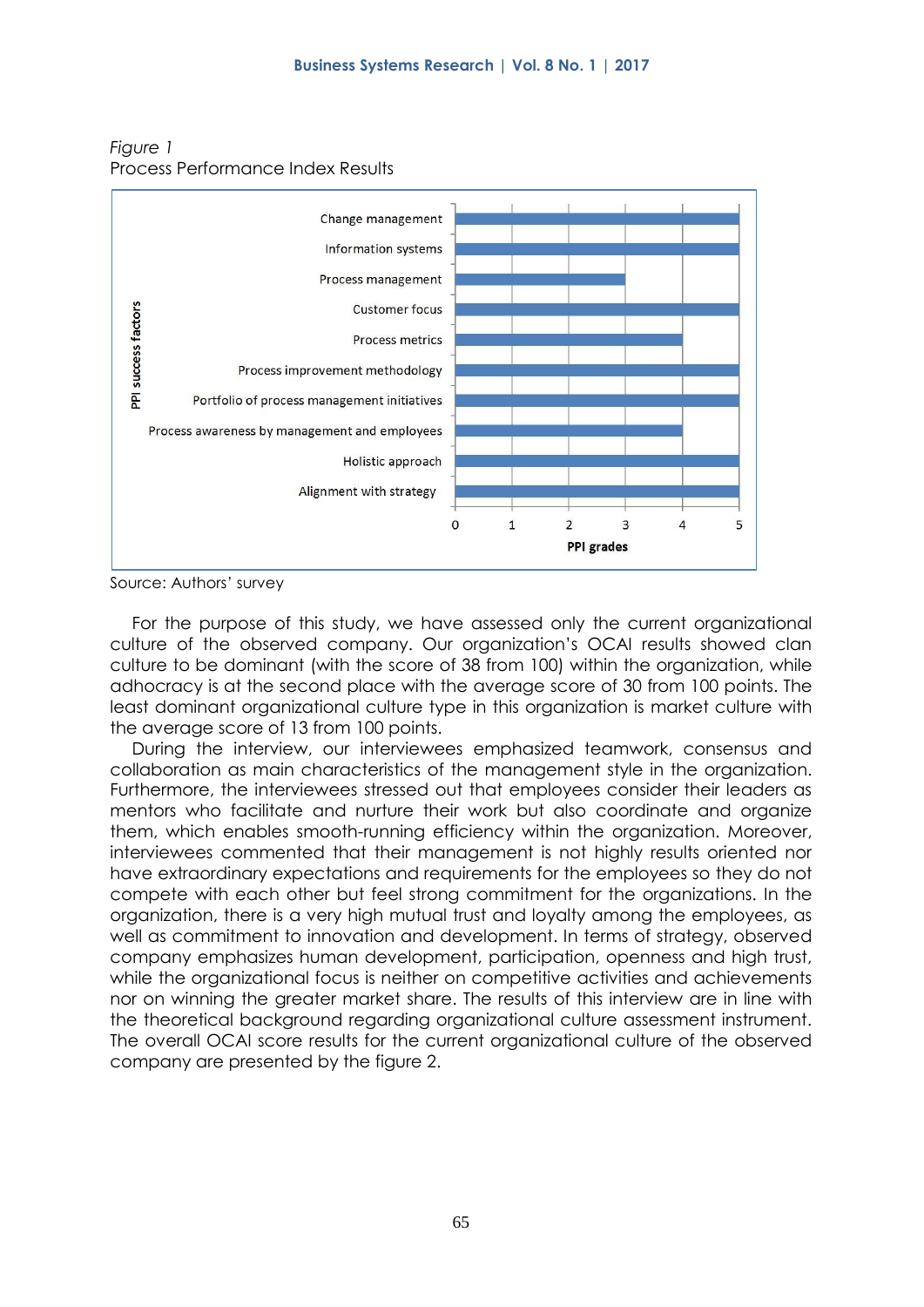

*Figure 2* Interviewed IT Consultant Company's Organizational Culture Assessment

Source: Authors' survey

By definition, clan culture is characterized by high commitment, teamwork, consensus, participation and a friendly workspace while defining success in terms of concern for people and internal climate (Cameron et al., 2006). Furthermore, the core values within clan culture organizations are loyalty, high cohesion, morale and tradition, emphasizing the long-term benefit of individual development (Cameron et al., 2006). On the other hand, the adhocracy culture is characterized by innovativeness, readiness for change, meeting new challenges and risk taking while working in highly dynamic, creative and entrepreneurial workspace (Cameron et al., 2006). The OCAI results, combined with high PPI score of observed company could be the step closer in confirmation of clan culture as the most favourable organizational culture for BPM, as indicated in Hribar et al. (2014).

When looking at the data collected through OCAI online website (http://www.ocai-online.com) regarding current organizational culture in companies from IT sector and from Croatia, the results reveal very similar, almost identical situation between those two. This website has collected 457 responses from IT sector companies and 611 responses from Croatian companies. The results show clan culture to be the dominant culture in both IT companies (OCAI average score being 33.87) and in Croatian companies (OCAI score being 32.03). In both cases, adhocracy is the culture with the least dominant characteristics (with the average score of 19.84 for IT sector and 19.64 for Croatia). Figure 3 presents the results of the comparative analysis of current organizational culture in our observed company, IT sector companies and Croatian companies. Our observed company follows the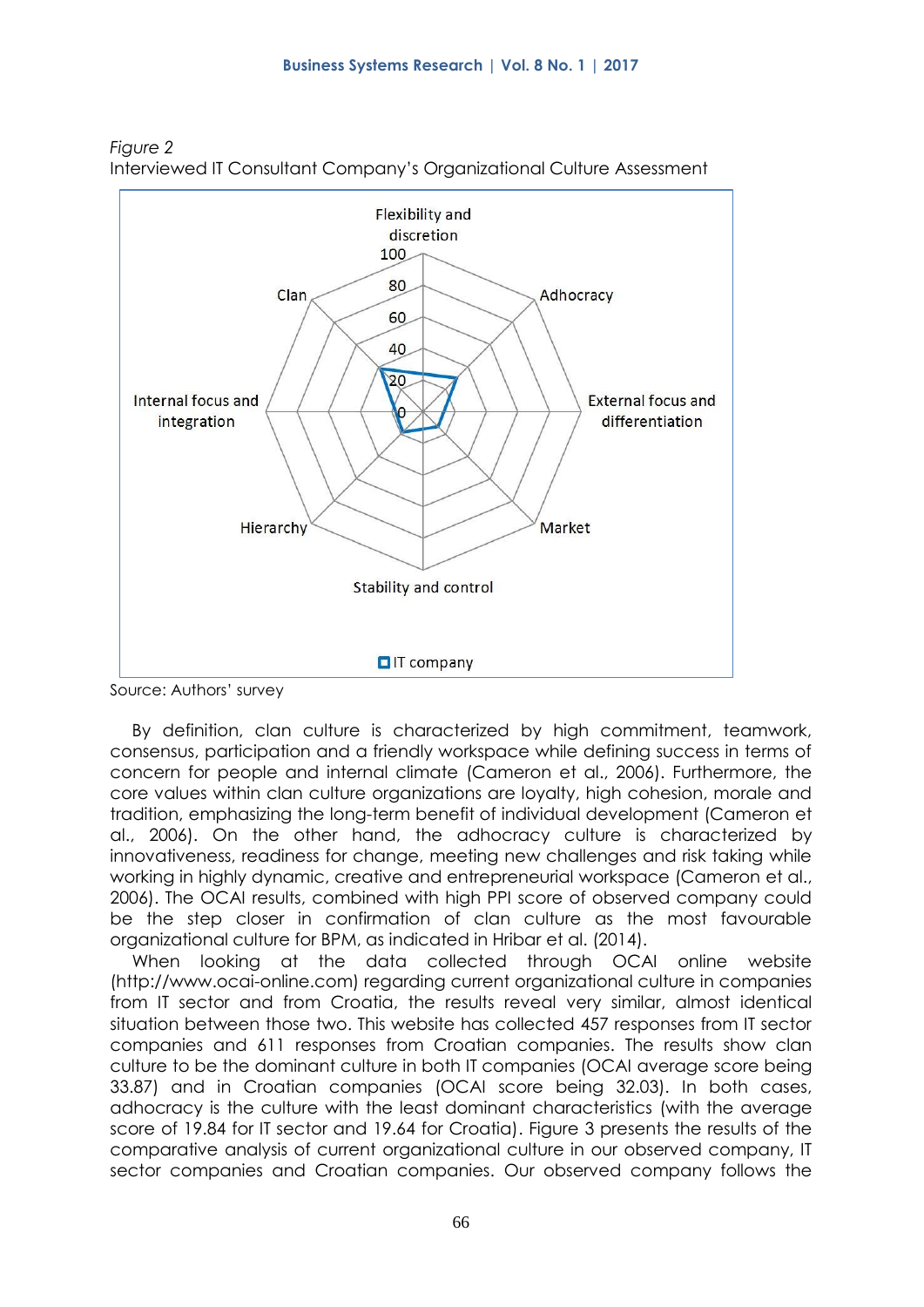trend of IT sector companies and Croatian companies regarding dominant clan culture, in slightly higher extent. Looking at the figure 3, the main difference between our company and overall results can be seen in adhocracy and market part of the chart. Our company has adhocracy culture characteristics expressed in visibly greater extent while market culture characteristics are present in visibly smaller extent.

#### *Figure 3*

Comparative Analysis of the Current Organizational Culture of the Observed Company, IT Sector Companies and Croatian Companies



Source: Authors' survey and data available at OCAI online (http://www.ocai-online.com)

Regarding social BPM results, an in-depth interview revealed high level of using social software for BPM purposes within the observed company. Employees are selforganized and interactively design and change business processes in bottom-up fashion. Their BPM approach highly relies on the idea of giving all participants the same rights to contribute to business process design and change which are based on the ideas and knowledge of a group rather than individual experts or external influences. This kind of approach to group knowledge is highly important for successful management of knowledge intensive processes. Also, the characteristics of a clan organizational culture an in line with the principles of social software which is a very good base for successful social BPM implementation and usage. Moreover, interviewees commented how some of their stakeholders use social software and Enterprise 2.0 tools (e.g. blogs, wikis, social networks, Lync, Yammer) to suggest and create process content and context.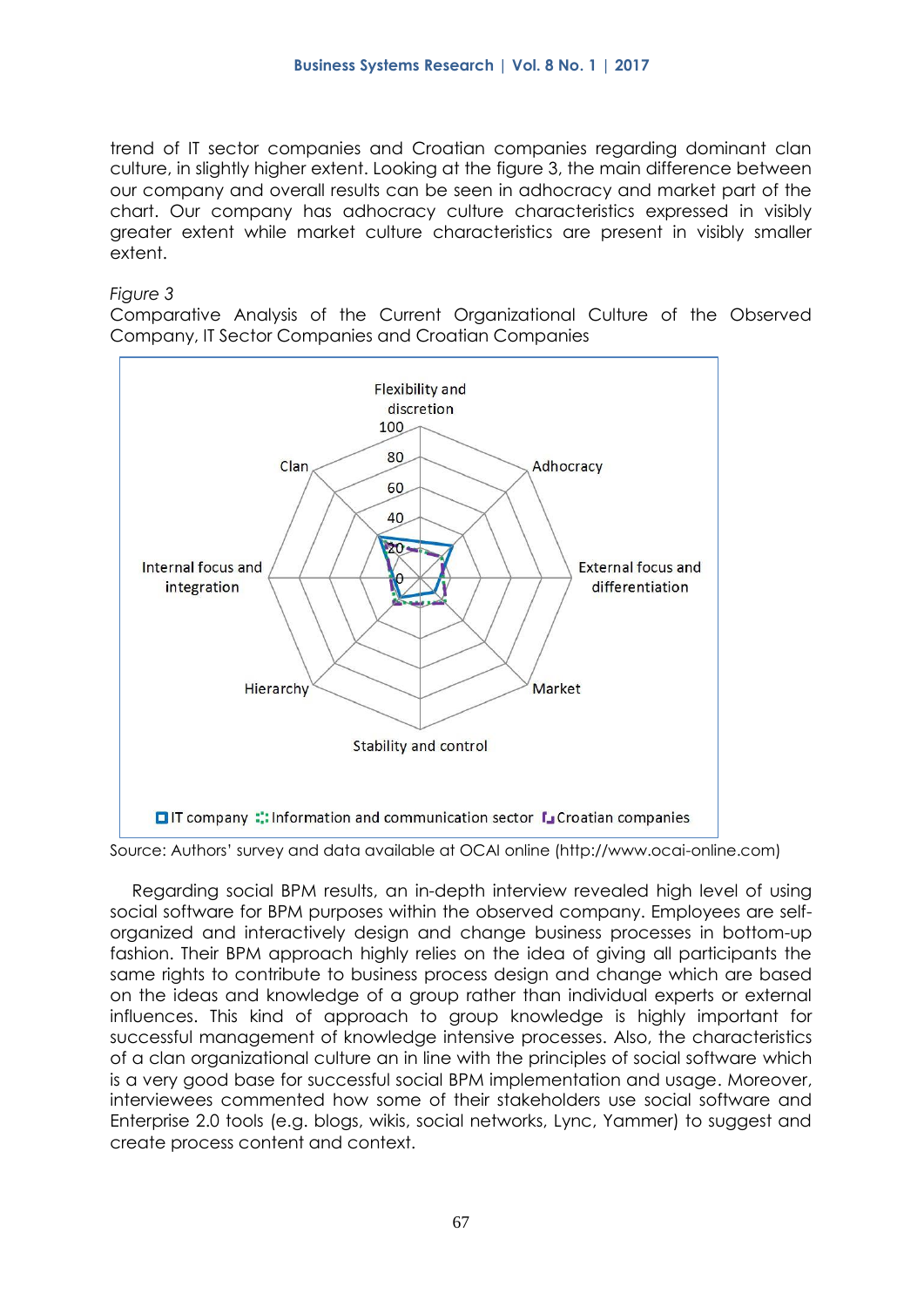# **Conclusion**

Business processes are the core of the organizations. In that sense, BPM is getting increasing attention among both researchers and organizations. Understanding the holistic nature of BPM brought organizational culture in the light as an important factor influencing BPM. Moreover, social BPM is slowly becoming a popular topic of interest. This paper presented a case study of one Croatian IT consultant and software implementation company which has knowledge intensive processes. This company use social BPM in order to deal with process change and optimization. Having in mind the characteristics of the clan culture which is dominant in the presented company, successful use of social BPM does not come as a surprise.

This paper extends the body of knowledge regarding the role of organizational culture in BPM. However, it has some limitations as well. Since the study has been limited to a single case study, it is not possible to generalize our findings. Further research in this area should be made in order to correct the limitations of this study and shed some more light on the role of the organizational culture in BPM.

## **References**

- 1. Alibabaei, A., Aghdasi, M., Zarei, B., Stewart, G. (2010), "The role of culture in business process management initiatives", Australian Journal of Basic and Applied Sciences, Vol. 4 No. 7, pp. 2143-2154.
- 2. Barney, J. B. (1986), "Organizational culture: can it be a source of sustained competitive advantage?", Academy of management review, Vol. 11 No. 3, pp. 656-665.
- 3. Bider, I., Halpin, T., Krogstie, J., Nurcan, S., Proper, E., Schmidt, R. (2010). Enterprise, Business-process and Information Systems Modeling, Berlin, Springer.
- 4. Bögel, S., Stieglitz, S., Meske, C. (2013), "Bringing together BPM and Social Software", 19th Americas Conference on Information Systems (AMCIS), Chicago, USA.
- 5. Brambilla, M., Fraternali, P., Ruiz, C. K. V. (2012), "Combining social web and BPM for improving enterprise performances: the bpm4people approach to social", Proceedings of the 21st World Wide Web Conference, Lyon, France, 16-20 April 2012, pp. 223-226.
- 6. Bruno, G., Dengler, F., Jennings, B., Khalaf, R., Nurcan, S., Prilla, M., Sarini, M., Schmidt, Silva, R. (2011), "Key challenges for enabling agile BPM with social software", Journal of Software Maintenance and Evolution: Research and Practice, Vol. 23 No. 4, pp. 297-326.
- 7. Buh, B., Kovačič, A., Indihar Štemberger, M. (2015), "Critical success factors for different stages of business process management adoption–a case study", Ekonomska Istraživanja, Vol. 28 No. 1, pp. 243-258.
- 8. Cameron, K. S., Quinn, R. E. (2006). Diagnosing and changing organizational culture: Based on the competing values framework, San Francisco, Jossey-Bass.
- 9. Cummins, F. A. (2008). Building the Agile Enterprise: with SOA, BPM and MBM, Burlington, Morgan Kaufmann Pub.
- 10. Dengler, F., Koschmider, A., Oberweis, A., Zhang, H. (2010), "Social software for coordination of collaborative process activities", Third Workshop on Business Process Management and Social Software, LNBIP, Hoboken, pp. 396-407.
- 11. Economic lexicon (2011). Organizational culture, Zagreb, Leksikografski zavod Miroslav Krleža & Masmedia.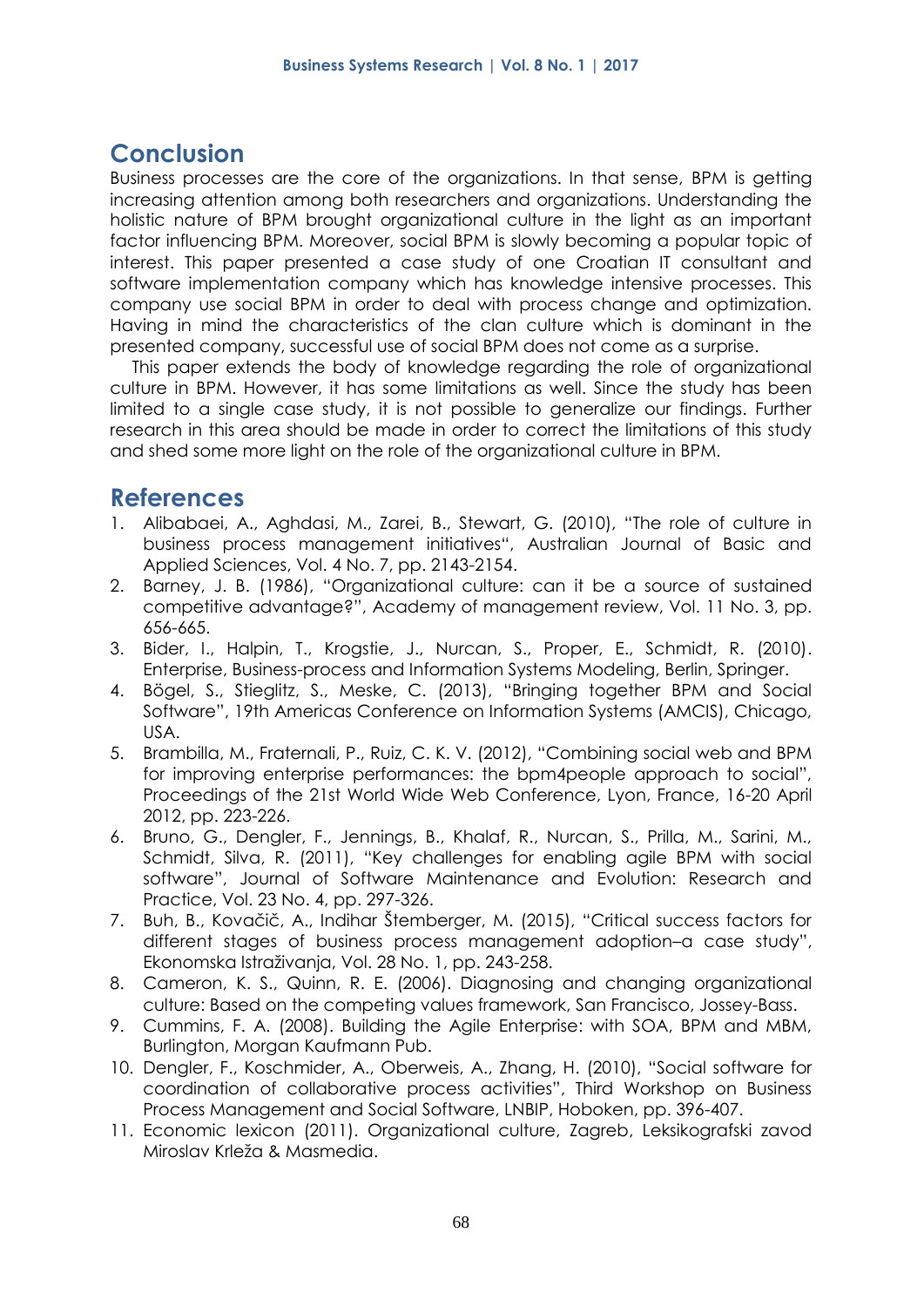- 12. Erol, S., Granitzer, M., Happ, S., Jantunen, S., Jennings, B., Johannesson, P. (2010), "Combining BPM and social software: contradiction or chance?", Journal of Software Maintenance and Evolution: Research and Practice, Vol. 22 No. 6-7, pp. 449-476.
- 13. Gable, G. G. (1994), "Integrating case study and survey research methods: an example in information systems", European journal of information systems, Vol. 3 No. 2, pp. 112-126.
- 14. Glaser, S. R., Zamanou, S., Hacker, K. (1987), "Measuring and interpreting organizational culture", Management Communication Quarterly, Vol. 1 No. 2, pp. 173-198.
- 15. Gronau, N., Müller, C., Uslar, M. (2012), "The KMDL Knowledge Management Approach: Integrating Knowledge Conversions and Business Process Modeling", in Gronau, N. (Ed.), Modeling and Analyzing Knowledge Intensive Business Processes with KMDL: Comprehensive Insights Into Theory and Practice, GITO mbH Verlag, Berlin, pp. 51-68.
- 16. Harmon, P. (2007). Business Process Change: A Guide for Business Managers and BPM and Six Sigma Professionals, San Francisco, Morgan Kaufman Publishers.
- 17. Harmon, P. (2009), "Process maturity models", available at: http://www.bptrends.com/publicationfiles/spotlight\_051909.pdf (20 January 2016).
- 18. Hribar, B., Mendling, J. (2014), "The correlation of organizational culture and success of BPM adoption", in Proceedings of the European Conference on Information Systems (ECIS), Tel Aviv, Israel, June 9-11, 2014.
- 19. Khider, H., Benna, A. (2015), "Social Business Process Management Approaches A Comparative Study", International Conference on Enterprise Information Systems (ICEIS) 2015, Barcelona, Spain, pp. 340-345.
- 20. Mackenzie, S. (1995), "Surveying the organizational culture in an NHS trust", Journal of management in medicine, Vol. 9 No. 6, pp. 69-77.
- 21. Markus, M. L., Majchrzak, A., Gasser, L. (2002), "A design theory for systems that support emergent knowledge processes", MIS Quarterly, Vol. 26, No. 3, pp.179- 212.
- 22. Meske, C., Stieglitz, S. (2013), "Adoption and Use of Social Media in Small and Medium-sized Enterprises", The 6th Practice-Driven Research on Enterprise Transformation (PRET) Conference, Utrecht, pp. 61-75.
- 23. Nurcan S., Schmidt R., Soffer P. (2008), "BPMDS'08 business process life-cycle: design, deployment, operation & evaluation", CAiSE'08 Workshop Proceedings, Montpellier, France.
- 24. Pflanzl, N., Vossen, G. (2014), "Challenges of social business process management", Proceedings of the 47th Hawaii International Conference on System Sciences, 6-9 January 2014, IEEE, Waikoloa, USA, pp. 3868-3877.
- 25. Pritchard, J. P., Armistead, C. (1999), "Business process management-lessons from European business", Business Process Management Journal, Vol. 5 No.1, pp. 10- 35.
- 26. Rangiha, M.E., Karakostas, B. (2013), "Goal-Driven Social Business Process Management", The Science and Information Organization, Science and Information (SAI) Conference, 7-9 October 2013, London, UK, pp. 894-901.
- 27. Rangiha, M. E., Karakostas, B. (2014), "A Goal-Oriented Social Business Process Management Framework", International Journal of Social, Behavioral, Educational, Economic, Business and Industrial Engineering, Vol. 8 No. 9, pp. 2951-2957.